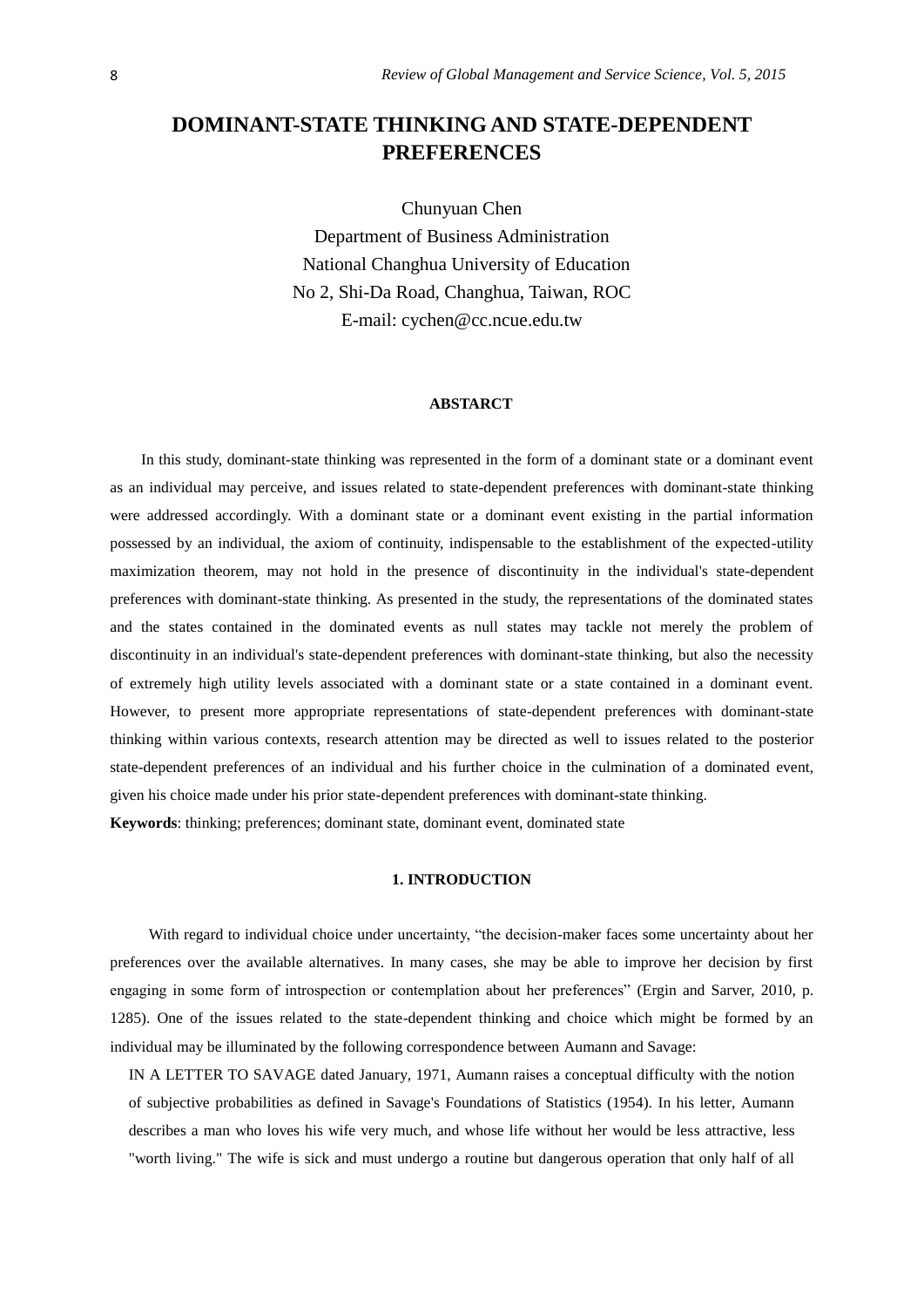patients survive. The husband is offered a choice between betting a hundred dollars on the survival of his wife and betting the same amount on heads in a coin toss. It is not unreasonable to suppose that the man will prefer the former bet, since by betting on a coin toss he might win a hundred dollars under circumstances in which it would be worthless, namely, in the event that his wife dies. According to Aumann, this example describes a situation in which the notion of a consequence whose "value" is state independent does not exist. The preferences over outcomes are inherently state dependent so that the notions of utility and subjective probabilities may not be disentangled in a manner that would permit a meaningful definition of unique subjective probabilities.

In his response, Savage recognizes the difficulty and then proceeds to outline a way of fitting the problem into his framework. …. (Karni, 1993, p. 187)

As further mentioned by Karni (1993), the difficulty indicated in the correspondence between Aumann and Savage, is not specific merely to Savage's theory, but is also a crucial aspect of the Anscombe-Aumann definition of subjective probabilities under the assumption of state-independent preferences and embedded in subsequent versions of subjective expected utility theory. Karni asserted that there are circumstances which are more ordinary than the one described by Aumann and would be associated with the state of nature, on which the dependence of the preferences would be an indispensable ingredient of the decision problem an individual needs to solve. While it is questioned, as mentioned by (Myerson, 1991), whether any simple quantitative model may provide a sufficient and reasonable description of people's behavior, beginning with the pioneering works of Ramsey, von Neumann and Morgenstern, and Savage, a vast number of research attempts have been made on axiomatic derivations of the subjective probability and expected-utility maximization to represent the behavior of an individual under uncertainty.

## **2. STATE-PRIZE CORRESPONDENCE THINKING**

Whereas it would be difficult to precisely represent an individual's state-dependent preferences and choice, researchers attempted to address the issue with the aid of some basic generally accepted beliefs regarding a rational individual's preferences over the correspondence between states and prizes. In their famous article, Kahneman and Tversky (1979) described a prospect  $(x_1, p_1; \dots; x_n, p_n)$  as a contract which specifies the correspondence between an outcome  $x_i$  and the corresponding probability  $p_i$ , where  $\sum_i p_i = 1$  for all

*i*

outcomes, and referred to decision making under risk as a choice between prospects. Following the conventional framework used for analyzing individual preferences and choice, and beginning with a finite, nonempty, set  $\Omega$  containing elements called states, a  $\sigma$  - field  $\mathfrak{I}_x$  on a nonempty set X including elements referred to as prizes, Karni (1993) identified a consequence as a probability measure on the measurable space  $(X, \mathfrak{S}_X)$  and a roulette lottery as a consequence with finite support.

A roulette lottery may be viewed as first-order thinking in the form of a correspondence between prizes and states and is characterized by prizes and the probabilities associated with the states on which the prizes are determined. With regard to the two bets of a man betting a hundred dollars on the survival of his wife and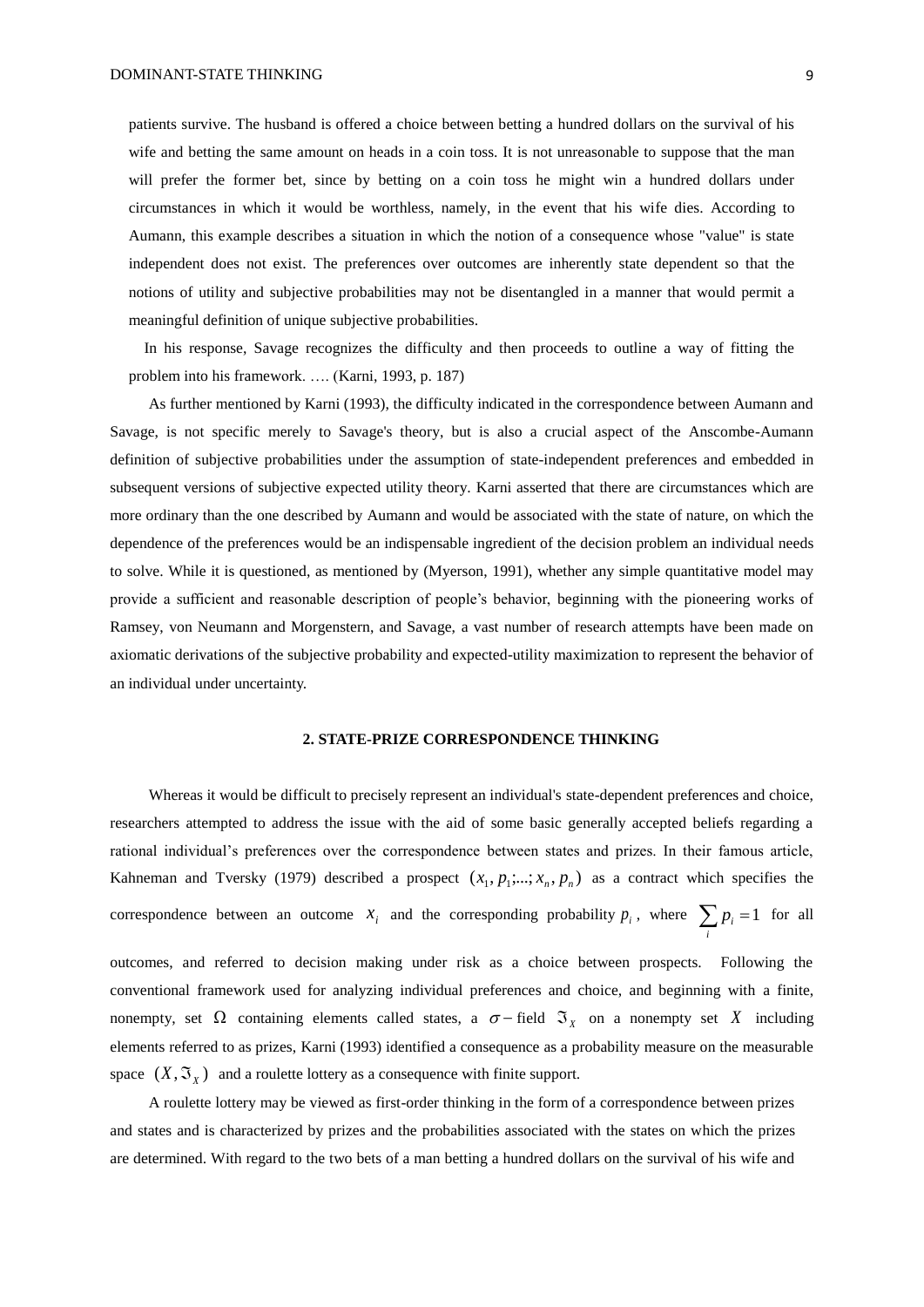betting the same amount on heads in a coin toss as mentioned in the correspondence between Aumann and Savage, in forming thinking regarding each of the two bets in the form of a roulette lottery, an individual may constitute the first-order thinking identically for each of the two bets as "it would offer a prize 100 or -100, each with probability 1/2." However, as indicated in the correspondence, "it is not unreasonable to suppose that the man will prefer the former bet, since by betting on a coin toss he might win a hundred dollars under circumstances in which it would be worthless, namely, in the event that his wife dies. According to Aumann, this example describes a situation in which the notion of a consequence whose "value" is state independent does not exist." (Karni, 1993, p. 187). As suggested by the argument, an individual's thinking of a bet in the form of a roulette lottery would be merely one of the initial, crucial elements in his thinking formation during the whole process of decision-making.

 Based on a consequence, an act is constituted by associating a space of consequence-value-relevant states with consequences to represent the higher-order thinking which may be developed by an individual with state-dependent preferences. Symbolically, with  $\Delta(X)$  denoting the set of all consequences, an act is defined as a function  $f: \Omega \to \Delta(X)$  which specifies a nonnegative real number  $f(x/t)$  for every prize  $x \in X$  and every state  $t \in \Omega$  such that  $\sum_{x \in X} f(x/t) = 1$  for every state  $t \in \Omega$  (Karni, 1993; Seo, 2009). Following

Anscombe and Aumann, Karni refered to an act whose range is the set of all roulette lotteries by a horse lottery. To include the probability model and the state-variable model as special cases in analyzing decision-making under uncertainty, Myerson (1991) also defined a lottery as a function  $f : \Omega \to \Delta(X)$  so that the prize may be associated with both objective unknowns and subject unknowns, which may be described respectively by such a probability measure on the measurable space  $(X, \mathfrak{T}_X)$  and by such a state variable  $t \in \Omega$ , as specified above for an act. For any two acts  $f(x/t)$  and  $g(x/t)$ , Seo (2009) referred to  $\alpha f \oplus (1-\alpha)$  as a component-wise mixture, with the second-stage mixture operation defined as  $(\alpha f \oplus (1-\alpha)g)(t)(\beta) = \alpha f(t)(\beta) + (1-\alpha)g(t)(\beta)$ for every  $t \in \Omega$  and  $\beta \in B_{X}$ , where  $B_{X}$  represents the Borel  $\sigma$  -algebra on X, and indicated that a one-stage lottery in  $\Delta(X)$  may be induced by each  $f(x/t)$  and  $\mu(t) \in \Delta(\Omega)$ , where  $\Delta(\Omega)$  is the set of all probability measures on the set of states  $\Omega$ , through the mixture operation represented as  $\Psi(f, \mu) = \mu(t_1) f(t_1) \oplus \mu(t_2) f(t_2) \oplus ... \oplus \mu(t_{|\Omega|}) f(t_{|\Omega|})$ . This mixture operation facilitates inter-thinking

representations of an individual's thinking of an act and his thinking of the corresponding consequence, given his prior belief regarding the measurement of the probabilities of the states, represented by  $\mu(t) \in \Delta(\Omega)$ .

#### **3. DOMINANT-STATE THINKING CHARACTERIZATION**

In the example described by Aumann (Karni, 1993), a man adores his wife and his life would be less attractive without her. So far as his wife is concerned, the man is confronted with two distinct states, one of his wife being surviving and the other of his wife being no longer surviving. For this man, the state of his wife being surviving would be dominant over the state of his wife being no longer surviving in that the man prefers the former state in an extreme extent to the latter state. In the present study, a state which is dominant over all the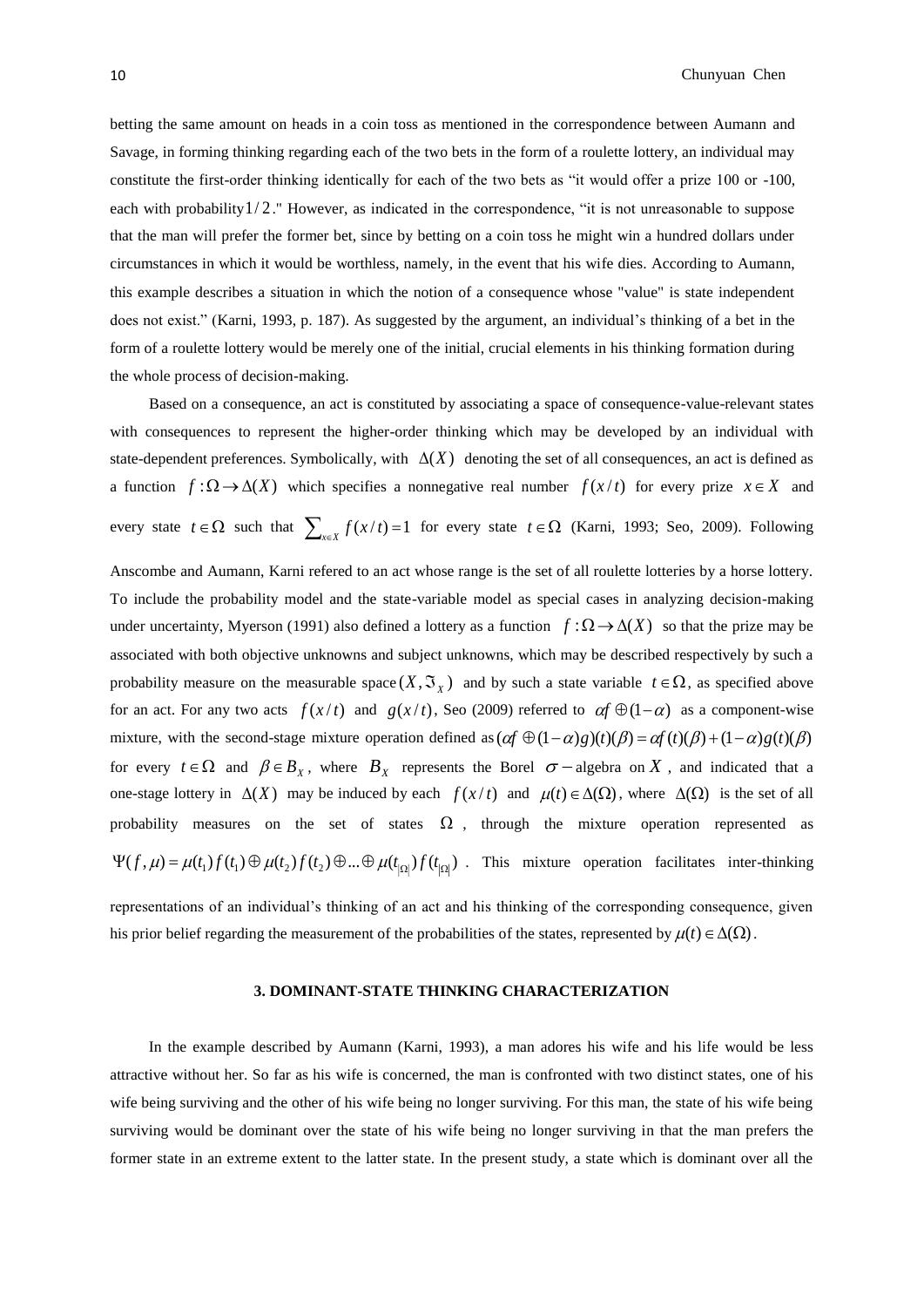other states for an individual would be referred to as a dominant state for this individual and all the others states as dominated states. To characterize the state-dependent preferences of an individual, the importance of each of the states and the individual's evaluation of the prizes realized in each state would be crucial elements in his formation of state-related thinking and state-dependent choice.

To conceptualize a dominant state perceived by an individual in his formation of state-related thinking and state-dependent choice, choice among pure lotteries will be examined in the study. With the prior information

possessed by an individual regarding the states, as represented by a probability measure space  $(\Omega, \mathfrak{I}, P)$ , where  $\Omega = \{1,...,N\}$ ,  $\Im$  is a  $\sigma$  -field in  $\Omega$ , and P is a probability measure on  $\Im$ , a lottery  $f(x/t)$ would be referred to as a pure lottery in the study if there exists a  $x_t^f \in X$  for every state  $t \in \Omega$  such that  $f(x_t^f / t) = 1$ . Let the set L denote the set of all those pure lotteries available to an individual to choose from, and the set  $L^X$  represent the set  $\{(x_1^f, ..., x_N^f) | f \in L \wedge f(x_t^f / t) = 1\}$ , which contains the state-labeled prize combinations of all the pure lotteries in the set *L* . With the prior information possessed by an individual regarding the states, as represented by a probability measure space  $(\Omega, \mathfrak{I}, P)$ , the individual's thinking of the prior choice space may be represented symbolically as an expended choice space comprising the set of the pure lotteries available to the individual and the probability measure space perceived by him in the symbolic form of

 $\{L, (\Omega, \mathfrak{I}, P)\}\$ , which may be alternatively represented symbolically by  $\{L^X, (\Omega, \mathfrak{I}, P)\}\$ . An individual's choice operations on the expanded choice space may be represented with respect to his choice operations on  $L$ , the set of pure lotteries, or on  $L^X$ , the set of state-labeled prize combinations, conditional on his prior partial information represented by the  $\sigma$  – field  $\Im$  contained in  $(\Omega, \Im, P)$ .

With the choice space  $\{L^X, (\Omega, \Im, P_{\Omega})\}$  possessed by an individual, his preference relation  $\succeq$  on  $L^X$  is assumed as usual to be a complete and transitive binary relation, indicating by  $(x_1^f, ..., x_N^f) \ge (x_1^g, ..., x_N^g)$  that  $(x_1^f, ..., x_N^f)$  is weakly preferred to  $(x_1^g, ..., x_N^g)$ . As  $(x_1^f, ..., x_N^f) \ge (x_1^g, ..., x_N^g)$  and  $(x_1^g, ..., x_N^g) \ge (x_1^f, ..., x_N^f)$ , the binary relation between  $(x_1^f, ..., x_N^f)$  and  $(x_1^g, ..., x_N^g)$  is represented by  $(x_1^f, ..., x_N^f) \sim (x_1^g, ..., x_N^g)$ . As  $(x_1^f, ..., x_N^f)$  is strictly preferred to  $(x_1^g, ..., x_N^g)$ , the strict binary preference relation between the two state-labeled prize combinations would be represented symbolically by  $(x_1^f, ..., x_N^f) \succ (x_1^g, ..., x_N^g)$ , which indicates the relation  $f(x_1^f,...,x_N^f) \geq (x_1^g,...,x_N^g)$  and not  $(x_1^g,...,x_N^g) \geq (x_1^f,...,x_N^f)$ ." In this framework, the characteristics of a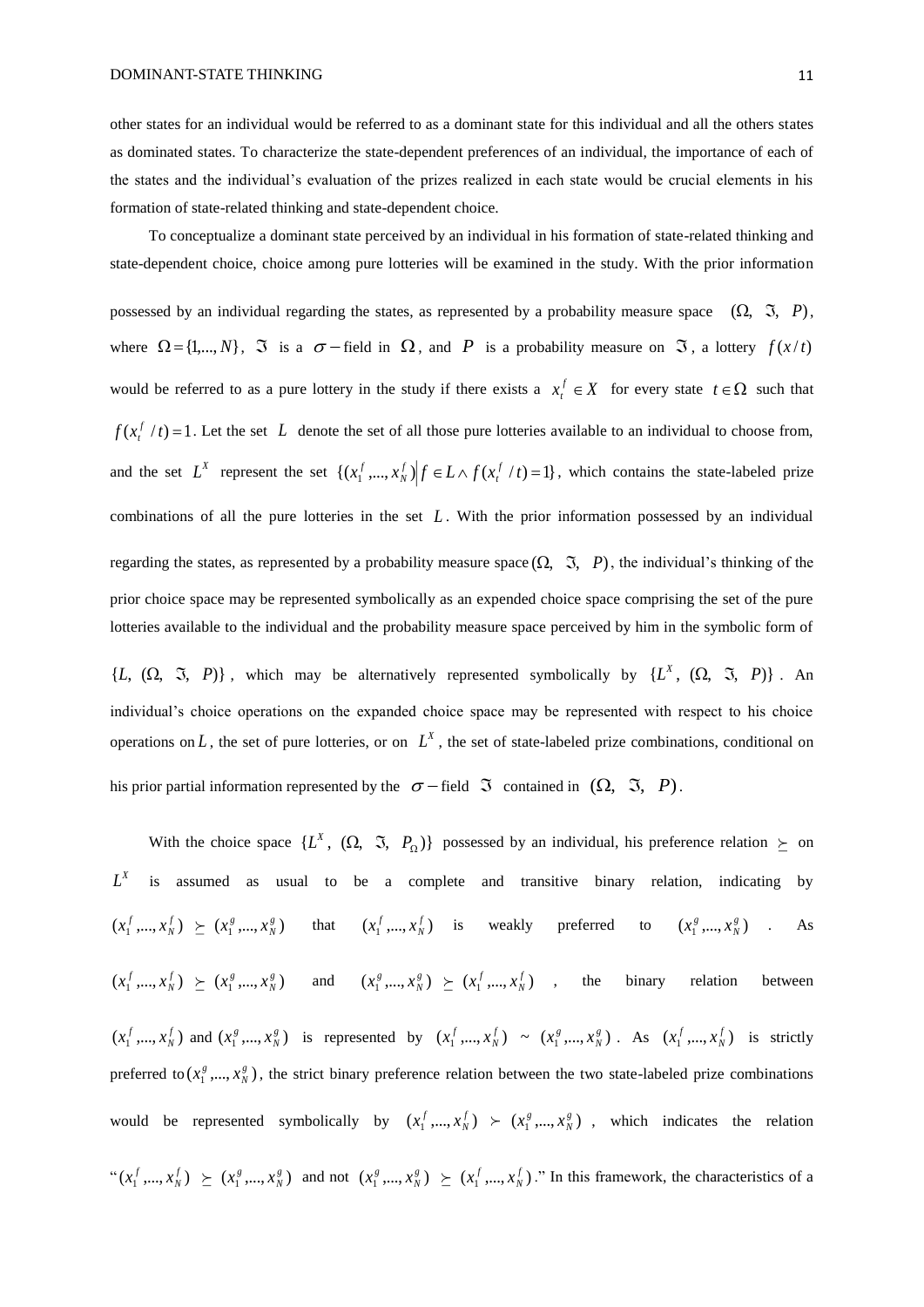appropriately representing his state-dependent preferences with dominant-state thinking.

For an individual who is confronted with the expanded choice space,  $\{(L^X, (\Omega, \Im, P_{\Omega})\},\)$ representation of a state  $s \in \Omega$  as a dominant state for an individual may be such that for any two state-labeled prize combinations  $(x_1^f, ..., x_N^f)$  and  $(x_1^g, ..., x_N^g) \in L^X$ ,  $(x_1^f, ..., x_N^f) \succ (x_1^g, ..., x_N^g)$  as  $x_s^f > x_s^g$ . As indicated by such representation, the state-labeled prize combination  $(x_1^f, ..., x_N^f)$  associated with the pure lottery  $f(x/t)$  would be strictly preferred by an individual to the state-labeled prize combinations  $(x_1^g, ..., x_N^g)$  associated with the pure lottery  $g(x/t)$  if the prize level associated with  $f(x/t)$  in the dominant state is higher than the prize level associated with  $g(x/t)$  in the dominant state. However, the representation of an individual's dominant-state thinking as such may be subject to the undesirable preference properties of the existence of discontinuity in his state-dependent preferences and the necessity of extremely high utility levels associated with a dominant state.

By the expected-utility maximization theorem, an individual's choice among a set of pure lotteries *L* would be equivalent to his choice among the state-labeled prize combinations associated with the pure lotteries with respect to the expected utility levels derived from the state-labeled prize combinations. With the individual's state-dependent utility function represented symbolically as  $u(x,t)$ , the expected utility derived

from 
$$
(x_1^f, ..., x_N^f)
$$
 would be  $\sum_{t \in \Omega} P(t/\Omega) \sum_{x \in X} u(x,t) f(x/t)$ , which would be equal to  $\sum_{t \in \Omega} P(t/\Omega) u(x_t^f, t)$  for the

pure lottery  $f(x/t)$ , while the expected utility derived from  $(x_1^g, ..., x_N^g)$  would be  $\sum_{t \in \Omega} P(t/\Omega) \sum_{x \in X}$ Ω  $t \in \Omega$   $x \in X$  $P(t/\Omega)\sum u(x,t)g(x/t),$ 

which would be equal to  $\sum_{t \in \Omega}$  $P(t/\Omega)u(x_t^s,t)$  for the pure lottery  $g(x/t)$ . In the study, it is assumed as usual *t* that  $u(0,t) = 0$  for every  $t \in \Omega$ .

If the representation of a dominant state  $s \in \Omega$  is such that for any two pure lotteries  $f(x/t)$  and  $g(x/t)$ ,  $(x_1^f, ..., x_N^f)$   $\succ$   $(x_1^g, ..., x_N^g)$  as  $x_s^f > x_s^g$ , the representation of a dominant state as such would imply that  $\sum_{t \in \Omega} P(t/\Omega)u(x_t^f, t) > \sum_{t \in \Omega}$  $\Omega$ )u(x<sup>t</sup>,t) >  $\sum P(t/\Omega)$ *t*  $\sum_{t \in \Omega} P(t/\Omega) u(x_t^f,t)$  >  $\sum_{t \in \Omega} P(t/\Omega) u(x_t^g)$  $P(t/\Omega)u(x_t^f,t) > \sum P(t/\Omega)u(x_t^g,t)$  as  $x_s^f > x_s^g$  even though  $x_t^g > x_t^f$  for every  $t \in T$ , where  $T = \Omega - \{s\}$ . For two pure lotteries  $f(x/t)$  and  $g(x/t)$ , suppose that  $x_s^f = x_s^g + k$ ,  $k > 0$ , and for every  $t \in T$ ,  $x_t^g > x_t^f$ . As k approaches zero,  $x_s^f$  would approaches  $x_s^g$ , and it would turn out to hold that  $(s/\Omega) [u(x_s^f, s) - u(x_s^g, s)] < \sum P(t/\Omega) [u(x_t^g, t) - u(x_t^f, t)]$ E.  $t \in T$  $P(s/\Omega)[u(x_s^f,s)-u(x_s^g,s)] < \sum P(t/\Omega)[u(x_t^g,t)-u(x_t^f,t)]$ , which would suggest the reversal of the

preference ordering of  $f(x/t)$  and  $g(x/t)$  as indicated by  $\sum_{t \in \Omega} P(t/\Omega)u(x_t^f, t) < \sum_{t \in \Omega}$  $\Omega$ )u(x',t) <  $\sum P(t/\Omega)$ *t*  $\sum_{t \in \Omega} P(t/\Omega) u(x_t^J,t) < \sum_{t \in \Omega} P(t/\Omega) u(x_t^g)$  $P(t/\Omega)u(x_t^f, t) < \sum P(t/\Omega)u(x_t^g, t)$ . The pure lottery  $g(x/t)$  would turn out to be strictly referred to  $f(x/t)$ . Then it would be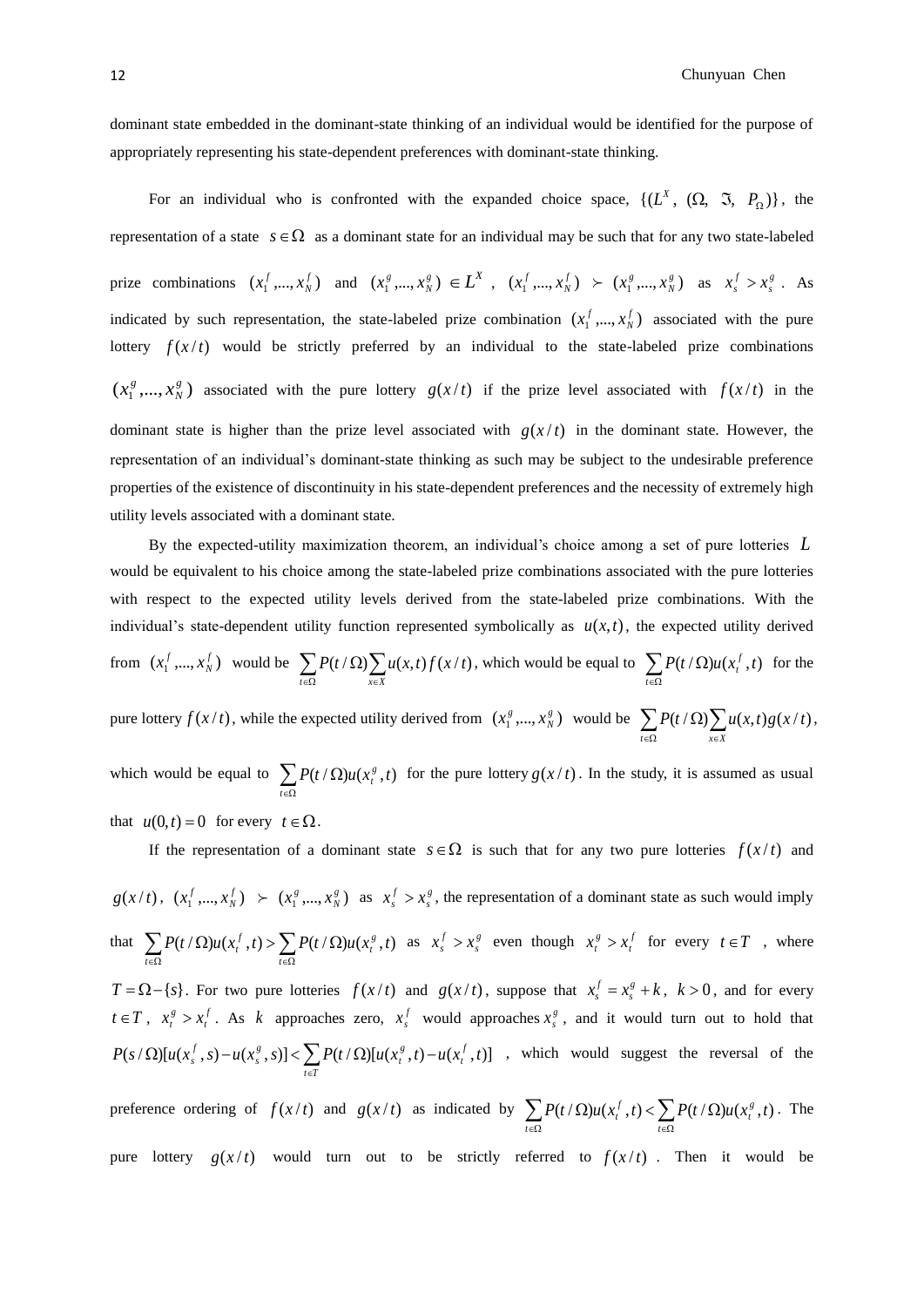$(g(x/t), f(x/t))$ , instead of  $(f(x/t), g(x/t))$ , which would belong to the graph of the binary state-dependent preference relation  $\succ$  in the set of pure lotteries, L, as h approaches zero. This implies the existence of inconsistency in an individual's dominant-state preferences as a result of the existence of discontinuity in his state-dependent preferences.

Similarly, for two pure lotteries  $f(x/t)$  and  $g(x/t)$ , suppose that  $x_s^f = x_s^g + k$ ,  $k > 0$ , and for every  $t \in T$   $x_t^s > x_t^f$ . If the representation of a dominant state  $s \in \Omega$  is such that for any two pure lotteries  $f(x/t)$ and  $g(x/t)$ ,  $(x_1^f, ..., x_N^f)$   $\succ$   $(x_1^g, ..., x_N^g)$  as  $x_s^f > x_s^g$ , with  $x_s^f > x_s^g$ , it should hold under such representation of a dominant-state that  $P(s/\Omega)[u(x_s^f,s)-u(x_s^g,s)] > \sum_{t \in \Gamma} P(t/\Omega)[u(x_t^g,t)-u(x_t^f,t)]$  $\Omega$ [u(x<sup>t</sup>, s) – u(x<sup>g</sup>, s)] >  $\sum P(t/\Omega)$ [u(x<sup>g</sup>, t) –  $t \in T$  $P(s/\Omega)[u(x_s^f, s) - u(x_s^g, s)] > \sum P(t/\Omega)[u(x_t^g, t) - u(x_t^f, t)]$ , which

may be further expressed as  $[u(x_s^f, s) - u(x_s^g, s)] > \sum_{t \in \mathcal{T}} [P(t/\Omega)/P(s/\Omega)][u(x_t^g, t) - u(x_t^f, t)]$  $-u(x^g,s)$  >  $\sum P(t/\Omega)/P(s/\Omega)$   $\prod u(x^g,t)$  *t T*  $u(x_s^f, s) - u(x_s^g, s)] > \sum [P(t/\Omega)/P(s/\Omega)][u(x_t^g, t) - u(x_t^f, t)].$  For the case that

$$
x_s^g = 0, \ \ u(x_s^f, s) > \sum_{t \in T} [P(t/\Omega)/P(s/\Omega)][u(x_t^g, t) - u(x_t^f, t)].
$$
 Since for such representation of a dominant state

to hold, the relation should be true for any positive value which  $P(t/\Omega)/P(s/\Omega)$  or  $u(x_t^g,t) - u(x_t^f,t)$ ,

 $t \in T$ , may take, the utility level  $u(x_t^f, s)$  $t_t^J$ , *s*), derived in the culmination of the dominant state, may need to be extremely high, in particular as the probability  $P(s/\Omega)$ , associated with the dominant state, is extremely small. Moreover, as indicated by the relation that  $[u(x_s^f, s) - u(x_s^g, s)] > \sum_{t \in \mathcal{T}} [P(t/\Omega) / P(s/\Omega)][u(x_t^g, t) - u(x_t^f, t)]$ ∈.  $u(x_s^f, s) - u(x_s^g, s)$   $>$   $\sum [P(t/\Omega)/P(s/\Omega)] [u(x_t^g, t) - u(x_t^f, t)]$ , for

 $x_s^g > 0$ , the increase of  $u(x_s^f, s) - u(x_s^g, s)$  in the state-dependent utility level associated with the dominant state would need to be extremely high as there is an increase in  $x_s$  from  $x_s^f$  to  $x_s^g$ .

#### **4. DOMINATED STATES AND DOMINANT-STATE THINKING**

As tentatively represented previously, a state  $s \in \Omega$  may be referred to as a dominant state for an individual, if for any two state-labeled prize combinations  $(x_1^f, ..., x_N^f)$  and  $(x_1^g, ..., x_N^g) \in L^X$ ,

 $(x_1^f, ..., x_N^f) \succ (x_1^g, ..., x_N^g)$  as  $x_s^f > x_s^g$ . However, such representation of a dominant state would give rise not only to inconsistency in an individual's state-dependent preferences as a result of the existence of discontinuity in his state-dependent preferences, but also to the necessity of extremely high utility levels associated with the dominant state. It appears that the difficulties arise as a result of the representation of a dominant state with a focus on the dominant state rather than on the dominated states. In the example presented by Aumann, "Aumann describes a man who loves his wife very much, and whose life without her would be less attractive, less 'worth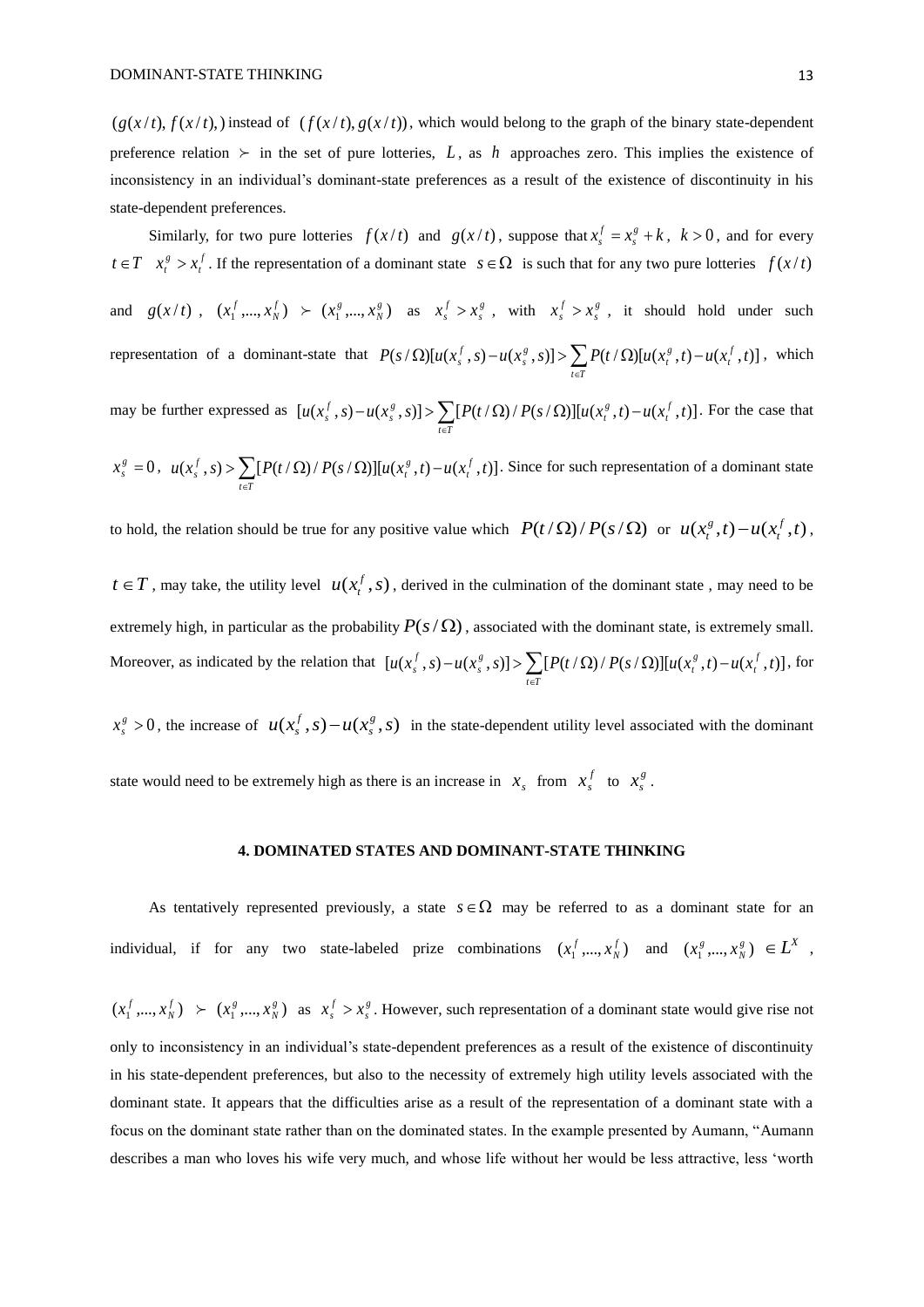#### 14 Chunyuan Chen

living.' The wife is sick and must undergo a routine but dangerous operation that only half of all patients survive." (Karni, 1993, p. 187) To the man in the example, the state of his wife being no longer surviving is dominated by the state of his wife being surviving, and an extremely low utility level would be associated with his utility derived in the state of his wife being no longer surviving.

As suggested by the example presented by Aumann, a dominated state  $t \in T$  may be represented as a null state in the strict sense that for any state-labeled prize combination  $(x_1^h, ..., x_N^h) \in L^X$ ,  $u(x_t^h, t) = 0$  $t_t^n$ ,  $t$ ) = 0. With the representation of a dominated state as a null state, a state  $s \in \Omega$  may be referred to as a dominant state for an individual, if for any state-labeled prize combination  $(x_1^h, ..., x_N^h) \in L^X$ ,  $u(x_t^h, t) = 0$  $f_t^n$ ,  $t$ ) = 0 for every  $t \in T$ , where

 $T = \Omega - \{s\}$ , and  $u(x_s^h, s) > 0$  $a_s^h$ , *s*) > 0 as  $x_s^h$  > 0  $x_s^n > 0$ . Under such representation of a dominant state with dominated states represented as null states in the strict sense, for any two state-labeled prize combinations  $(x_1^f, ..., x_N^f)$  and  $(x_1^g,...,x_N^g) \in L^X$ , it would follow as a result that  $(x_1^f,...,x_N^f) \succ (x_1^g,...,x_N^g)$  as  $x_s^f > x_s^g$ . For a dominant state  $s \in \Omega$  and any two pure lotteries  $f(x/t)$  and  $g(x/t)$  with  $x_s^f = x_s^g + k$ ,  $k > 0$ , and  $x_t^g > x_t^f$  for every  $t \in T$ ,  $\sum_{t \in T} P(t / \Omega) [u(x_t^s, t) - u(x_t^f, t)] = 0$  $P(t/\Omega)[u(x_t^s, t) - u(x_t^f, t)] = 0$  under the representation of a dominated state as a null state. As

*k* approaches zero and the state-labeled prize  $x_s^f$  approaches  $x_s^g$ ,  $J(s/\Omega)[u(x_s^f, s) - u(x_s^g, s)] = \sum_{t \in T} P(t/\Omega)[u(x_t^g, t) - u(x_t^f, t)] = 0$  $P(s/\Omega)[u(x_s^f, s) - u(x_s^g, s)] = \sum P(t/\Omega)[u(x_t^g, t) - u(x_t^f, t)] = 0$ , and the expected utility levels associated with

the two pure lotteries would be equal; that is,  $\sum_{t \in \Omega} P(t/\Omega)u(x_t^f, t) = \sum_{t \in \Omega}$  $\Omega$ )u(x<sup>1</sup>,t) =  $\sum P(t/\Omega)$ *t*  $\sum_{t \in \Omega} P(t/\Omega) u(x_t^J,t) = \sum_{t \in \Omega} P(t/\Omega) u(x_t^g)$  $P(t/\Omega)u(x_t^f, t) = \sum P(t/\Omega)u(x_t^g, t)$ . By including the characterization of a dominated state as a null state in the representation of a dominant state, an individual's state-dependent preferences with dominant-state thinking may be more appropriately represented without the undesirable property of the existence of discontinuity in the individual's state-dependent preferences. Moreover, for the case that  $k > 0$  and  $x_s^g = 0$ , it would hold for any positive value which  $u(x_s^f, s)$  may take that  $u(x_s^f, s) > \sum [P(t/\Omega)/P(s/\Omega)][u(x_t^g, t) - u(x_t^f, t)]$ . Furthermore, with  $x_s^g > 0$ , for it to hold that ∈ *t* ∈T  $[u(x_s^f, s) - u(x_s^g, s)] > \sum_{t \in T} [P(t/\Omega) / P(s/\Omega)] [u(x_t^g, t) - u(x_t^f, t)]$  $-u(x^g, s)] > \sum [P(t/\Omega)/P(s/\Omega)][u(x^g, t)]$  $t \in T$  $u(x_s^f, s) - u(x_s^g, s)$  >  $\sum [P(t/\Omega)/P(s/\Omega)] [u(x_t^g, t) - u(x_t^f, t)]$ , the increase of  $u(x_s^f, s) - u(x_s^g, s)$  in the state-dependent utility level associated with the dominant state as a result of an increase in the dominant-state-labeled prize from  $x_s^f$  to  $x_s^g$  may take any positive value. Thus, the necessity of extremely

high utility levels associated with the dominant state would be avoided by including the characterization of a dominated state as a null state in the representation of a dominant state.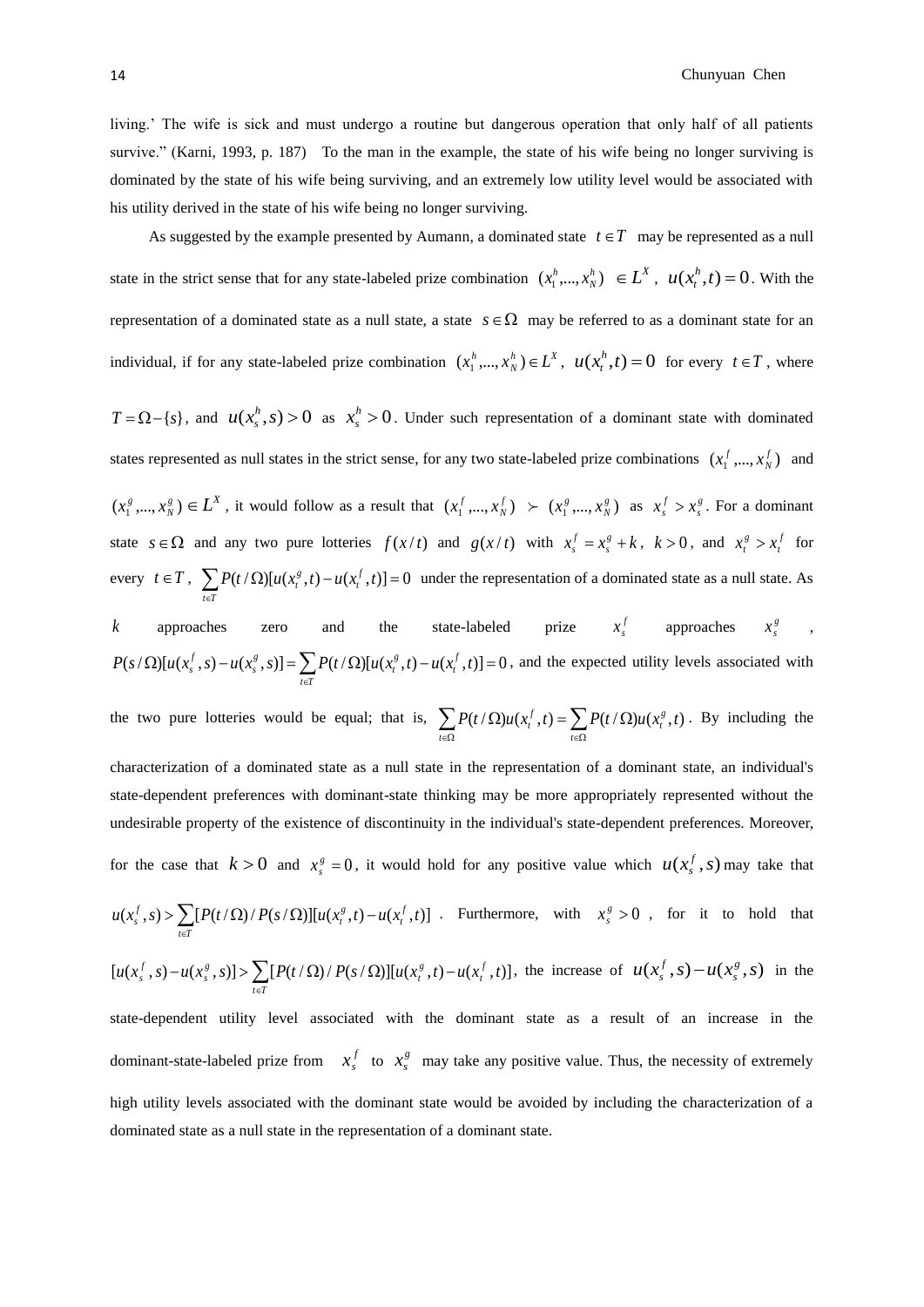#### **5. DOMINANT-EVENT THINKING**

While an individual may possess state-dependent preferences with a perceived dominant state included in the whole set of states and all the other dominated states perceived as null states, an individual may need to make choice with the information that a certain event  $R \subset \Omega$  has occurred. For the example presented by Aumann, the prior state space confronting the man may be represented by a product state space  $\Omega = \Omega_1 \times \Omega_2$ , where  $\Omega_1$  includes the state  $\omega_1$  of his wife being surviving and the other state  $\omega_2$  of his wife being no longer surviving. With a product state space  $\Omega_1 \times \Omega_2$ , an individual's dominant-state thinking may be represented more generally in the form of dominant-event thinking. Let the product state space be represented by  $\Omega = \Omega_1 \times \Omega_2$ , where  $\Omega_1 = \{1,...,M\}$  and  $\Omega_2 = \{1,...,N\}$ . A lottery  $f(x/t)$  may be referred to as pure lottery if there exists a  $x_t^f \in X$  for every state  $t \in \Omega_1 \times \Omega_2$  such that  $f(x_t^f / t) = 1$ . Let the set  $L^X$  represent

the set  $\{(x_{11}^f,...,x_{MN}^f) | f \in L \wedge f(x_t^f / t) = 1\}$ , which is the set of the state-labeled prize combinations of all the pure lotteries in the set L. Let the event  $\{s\} \times \Omega_2$  for  $s \in \Omega_1$  be represented by  $\Omega_s$ , and the set  ${\Omega_1 - \{s\}} \times {\Omega_2}$  by  ${\Omega_{-s}}$ . The event  ${s \} \times {\Omega_2}$  may be referred to as a dominant event for an individual, if for any state-labeled prize combination  $(x_1^h, ..., x_{MN}^h) \in L^X$ ,  $u(x_t^h, t) = 0$  $f_t^n$ ,  $t$ ) = 0 for every  $t \in \Omega_{-s}$ , and for every

 $d \in \Omega_s$ ,  $u(x_d^h, d) > 0$  $a^h$ , *d*) > 0 as  $x^h$  > 0  $x_d^n > 0$ . For every  $v_{-s} \in \Omega_1 - \{s\}$ , an event  $\{v_{-s}\}\times \Omega_2 \subset \Omega_{-s}$  would be referred to as a dominated event. With the representation of every state contained in a dominated event as a null state,  $\sum_{t \in \Omega} P(t / \Omega) u(x_t^f, t) = 0$ *s*  $P(t/\Omega)u(x_t^f, t) = 0$  for a pure lottery  $f(x/t)$  with  $x_t^f > 0$ ,  $t \in \Omega_1 \times \Omega_2$ , and it holds that

$$
\sum_{t\in\Omega_s} P(t/\Omega)u(x_t^f,t) > \sum_{t\in\Omega_{-s}} P(t/\Omega)u(x_t^f,t).
$$

If every state contained in a dominated event is represented as a null state, the undesirable property of the existence of discontinuity in an individual's state-dependent preferences would be also avoided in the presence of a dominant event. By similar arguments as presented previously, for any two pure lotteries  $f(x/t)$  and  $g(x/t)$ , suppose that  $x_d^s = 0$  and  $x_d^f = x_d^s + k$ ,  $k > 0$ , for every  $d \in \Omega_s$ , and  $x_t^s > x_t^f$  for every  $t \in \Omega_{-s}$ . With the event  $\{s\}\times\Omega_2$  represented as a dominant event and every state contained in a dominated event as a null state, it would hold that  $\sum_{t \in \Omega} P(t/\Omega)u(x_t^f, t) > \sum_{t \in \Omega}$  $\Omega$ )u(x',t) >  $\sum P(t/\Omega)$  $\sum_{t \in \Omega} P(t/\Omega) u(x_t^J,t) > \sum_{t \in \Omega} P(t/\Omega) u(x_t^g)$  $P(t/\Omega)u(x_t^f, t) > \sum P(t/\Omega)u(x_t^g, t)$ , even as  $x_t^g > x_t^f$  for every  $t \in \Omega_{-s}$ . Moreover, as k approaches zero,  $x_d^f$  would approaches  $x_d^g$  uniformly for every  $d \in \Omega_s$ , and  $\sum_{t\in\Omega} P(t/\Omega)u(x_t^f,t)=\sum_{t\in\Omega}$  $\Omega$ )u(x',t) =  $\sum P(t/\Omega)$ *t*  $\sum_{t \in \Omega} P(t/\Omega) u(x_t^J,t) = \sum_{t \in \Omega} P(t/\Omega) u(x_t^g)$  $P(t/\Omega)u(x_t^f, t) = \sum P(t/\Omega)u(x_t^g, t)$ . Furthermore, as  $x_d^g = 0$  for every  $d \in \Omega_s$ ,  $x_c^f = x_c^g + k$ ,  $k > 0$ , for  $c \in \Omega_s$ ,  $x_e^f = x_e^g$  for every  $e \in \Omega_s - \{c\}$ , and  $x_t^g > x_t^f$  for every  $t \in \Omega_{-s}$ , it would hold that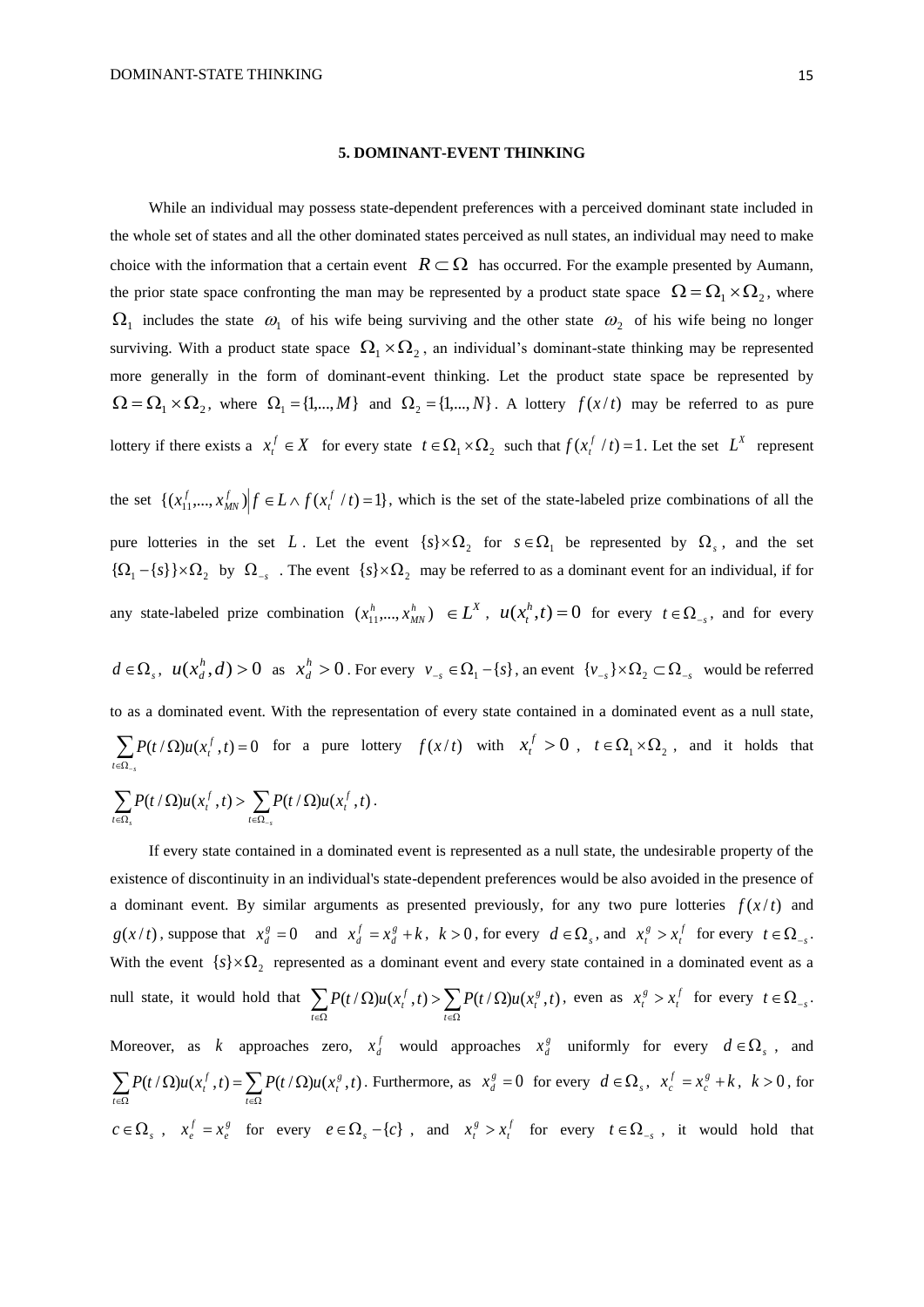$$
u(x_c^f, c) > \sum_{t \in \Omega_{-s}} [P(t/\Omega)/P(c/\Omega)][u(x_c^g, t) - u(x_t^f, t)],
$$
 for any positive value which  $u(x_c^f, c)$  may take. In the

presence of a dominant event, the representation of the states contained in the dominated events as null states would exclude the existence of discontinuity in an individual's state-dependent preferences and the necessity of extremely high utility levels associated with a state contained in the dominant event.

While a dominant event contains merely a single element would turn out to be a dominant state and there may exist issues associated with both dominant-state thinking and dominant-event thinking, which may be dealt with in a consistent way, the representation of a dominant event would be associated with a product state space and would enable dominant-state thinking to be represented in a more general context. Moreover, so far as a dominant state or a dominant event is concerned, if an individual learns that a certain event  $R \in \mathfrak{I}$ , containing the domain state or dominant event perceived by the individual, has occurred, the conditional probability  $P(t/\Omega)$  in the previous analysis may be replaced by  $P(t/R)$ , and the preference relations  $\sim$ ,  $\succ$ , and  $\succ$ by the preference relations  $\sim s$ ,  $\succ s$ , and  $\geq s$ , respectively.

## **6. CONCLUDING REMARKS**

As mentioned by Myerson (1991) with regard to the establishment of the expected-utility maximization theorem, the axiom of continuity, based on the axiom of monotonicity, asserts that a lottery ranked by an individual between a better lottery and a worse lottery under the culmination of a certain event would be as good as some randomization between these two lotteries under the individual's state-dependent preferences with respect to this event. With a dominant state or a dominant event existing in the partial information possessed by an individual, the axiom of continuity may not hold in the presence of discontinuity in the individual's state-dependent preferences with dominant-state thinking. While the representation of the dominated states and the states contained in the dominated events as null states may tackle not merely the problem of discontinuity in an individual's state-dependent preferences with dominant-state thinking, but also the necessity of extremely high utility levels associated with a dominant state or a state contained in the dominant event, questions may be raised with regard to the posterior state-dependent preferences of an individual and his further choice in the culmination of a dominated event, given his choice made under his prior state-dependent preferences with dominant-state thinking. This suggests that there still exist a vast number of issues related to state-dependent preferences with dominant-state thinking, which need to be addressed to present more appropriate representations of state-dependent preferences with dominant-state thinking within various contexts.

## **REFERENCES**

- 1. Ergin, H. and T. Sarver, "A unique costly contemplation representation," *Econometrica*, **78(4)**, 1285-1339 (2010).
- 2. Kahneman D. and A. Tversky, "Prospect theory: an analysis of decision under risk," *Econometrica*, **47(2)**, 263-291 (1979).